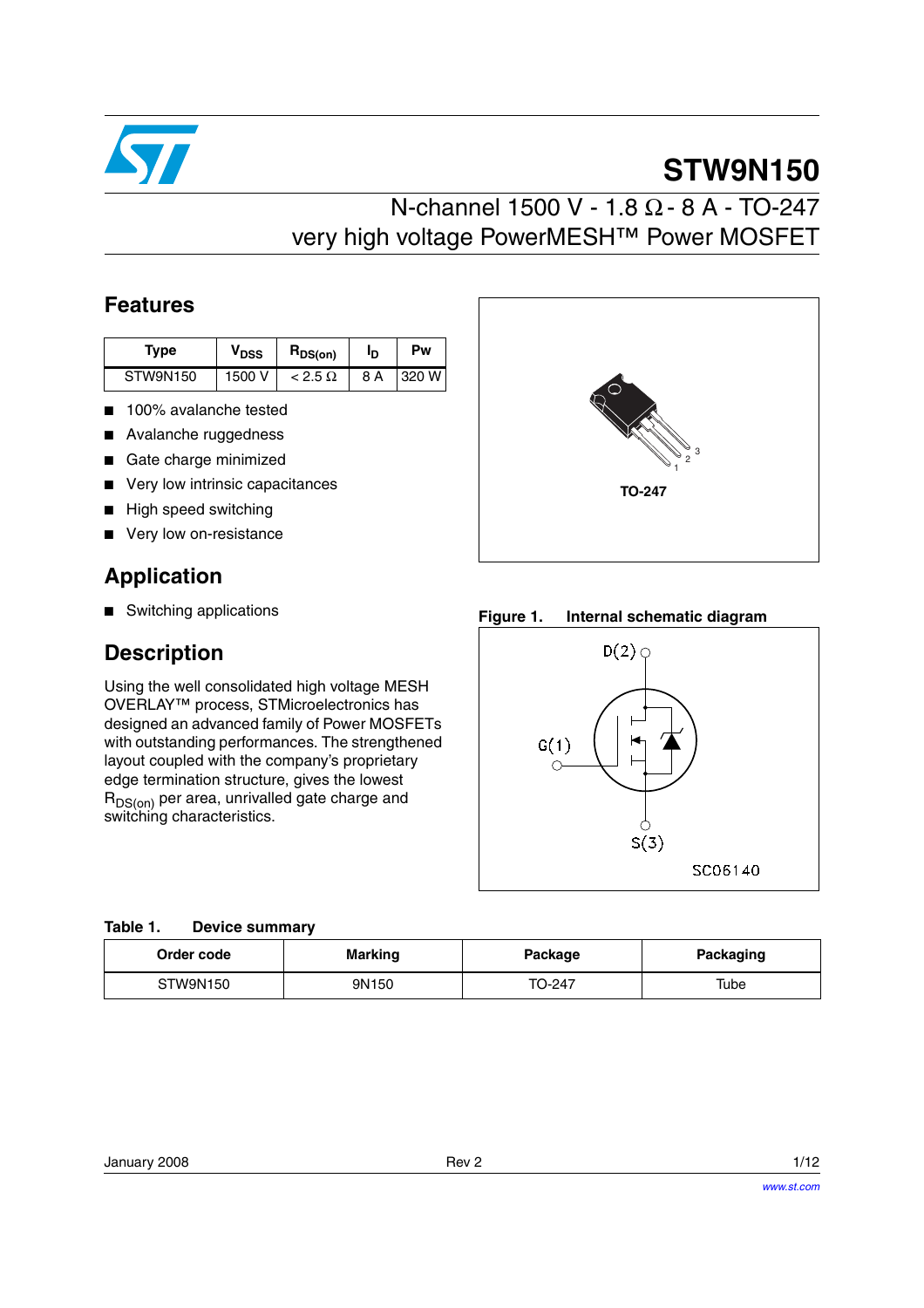## **Contents**

| $1 \quad \Box$          |  |
|-------------------------|--|
| 2 <sup>1</sup>          |  |
|                         |  |
| $\overline{\mathbf{3}}$ |  |
| $\overline{\mathbf{4}}$ |  |
| 5                       |  |

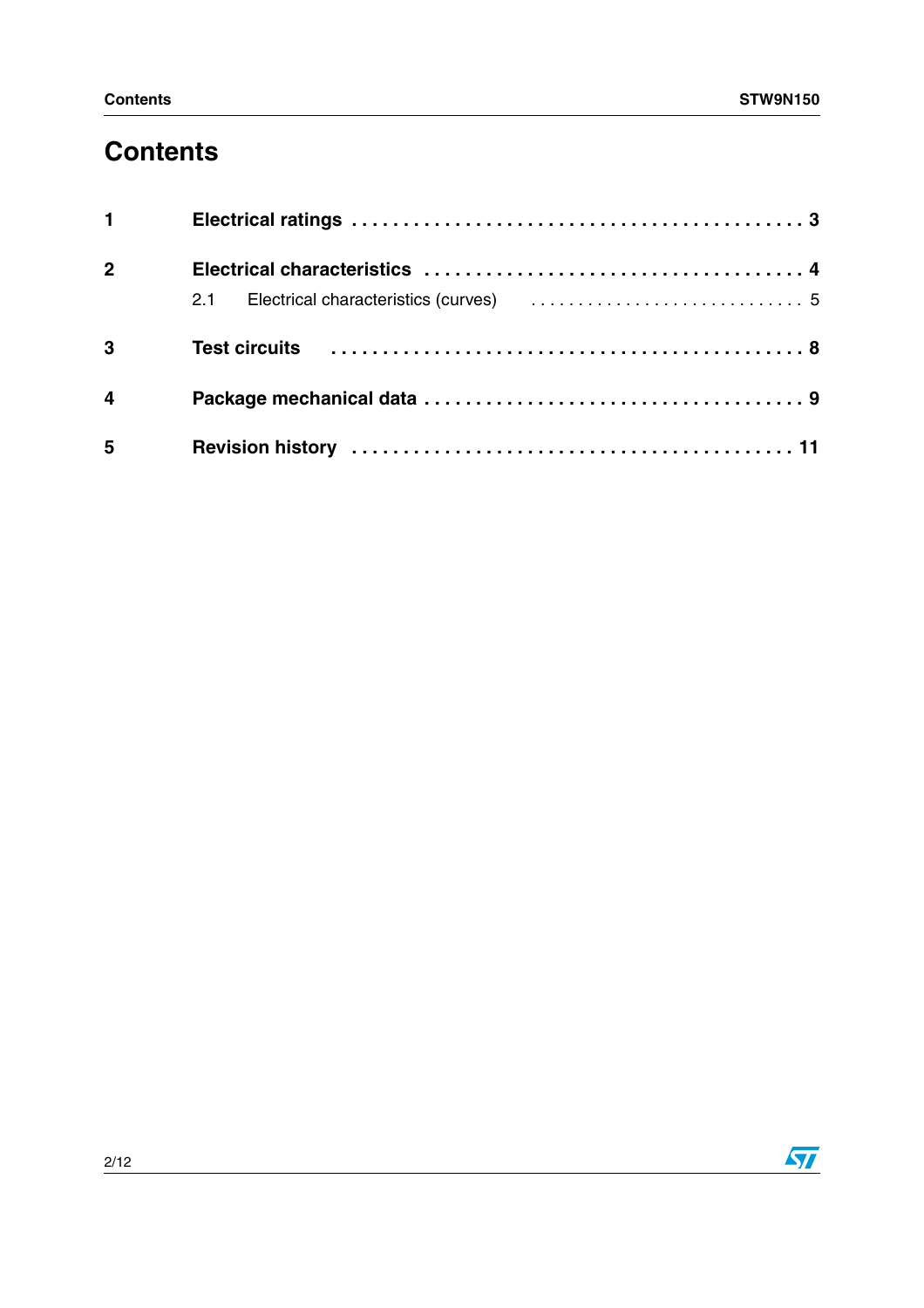## <span id="page-2-0"></span>**1 Electrical ratings**

| Table 2. |  | Absolute maximum ratings |  |
|----------|--|--------------------------|--|
|----------|--|--------------------------|--|

| Symbol                                      | <b>Parameter</b>                                      | Value        | Unit               |
|---------------------------------------------|-------------------------------------------------------|--------------|--------------------|
| $V_{DS}$                                    | Drain-source voltage ( $V_{GS} = 0$ )                 | 1500         | v                  |
| $V_{GS}$                                    | Gate-source voltage                                   | ± 30         | v                  |
| l <sub>D</sub>                              | Drain current (continuous) at $T_c = 25 °C$           | 8            | A                  |
| l <sub>D</sub>                              | Drain current (continuous) at $T_C = 100 °C$          | 5            | A                  |
| $I_{DM}$ <sup>(1)</sup>                     | Drain current (pulsed)                                | 32           | A                  |
| $P_{TOT}$                                   | Total dissipation at $T_C = 25 °C$                    | 320          | w                  |
|                                             | Derating factor                                       | 2.56         | $W$ <sup>o</sup> C |
| $T_{\rm J}$<br>${\mathsf T}_{\textsf{stg}}$ | Operating junction temperature<br>Storage temperature | $-55$ to 150 | °€                 |

1. Pulse width limited by safe operating area

#### **Table 3. Thermal data**

| Symbol                  | <b>Parameter</b>                                   | Value | Unit          |
|-------------------------|----------------------------------------------------|-------|---------------|
|                         | Rthj-case   Thermal resistance junction-case max   | 0.39  | °C/W          |
|                         | Rthj-amb   Thermal resistance junction-ambient max | 50    | $\degree$ C/W |
| $\mathsf{T}_{\text{d}}$ | Maximum lead temperature for soldering purpose     | 300   | $\degree$ C/W |

#### **Table 4. Avalanche characteristics**

| Symbol          | <b>Parameter</b>                                                                                      | Max value | Unit |
|-----------------|-------------------------------------------------------------------------------------------------------|-----------|------|
| <sup>I</sup> AR | Avalanche current, repetitive or not-repetitive<br>(pulse width limited by $T_{\perp}$ max)           |           |      |
| $E_{AS}$        | Single pulse avalanche energy<br>(starting T <sub>J</sub> = 25 °C, $I_D = I_{AR}$ , $V_{DD} = 50 V$ ) | 720       | mJ   |

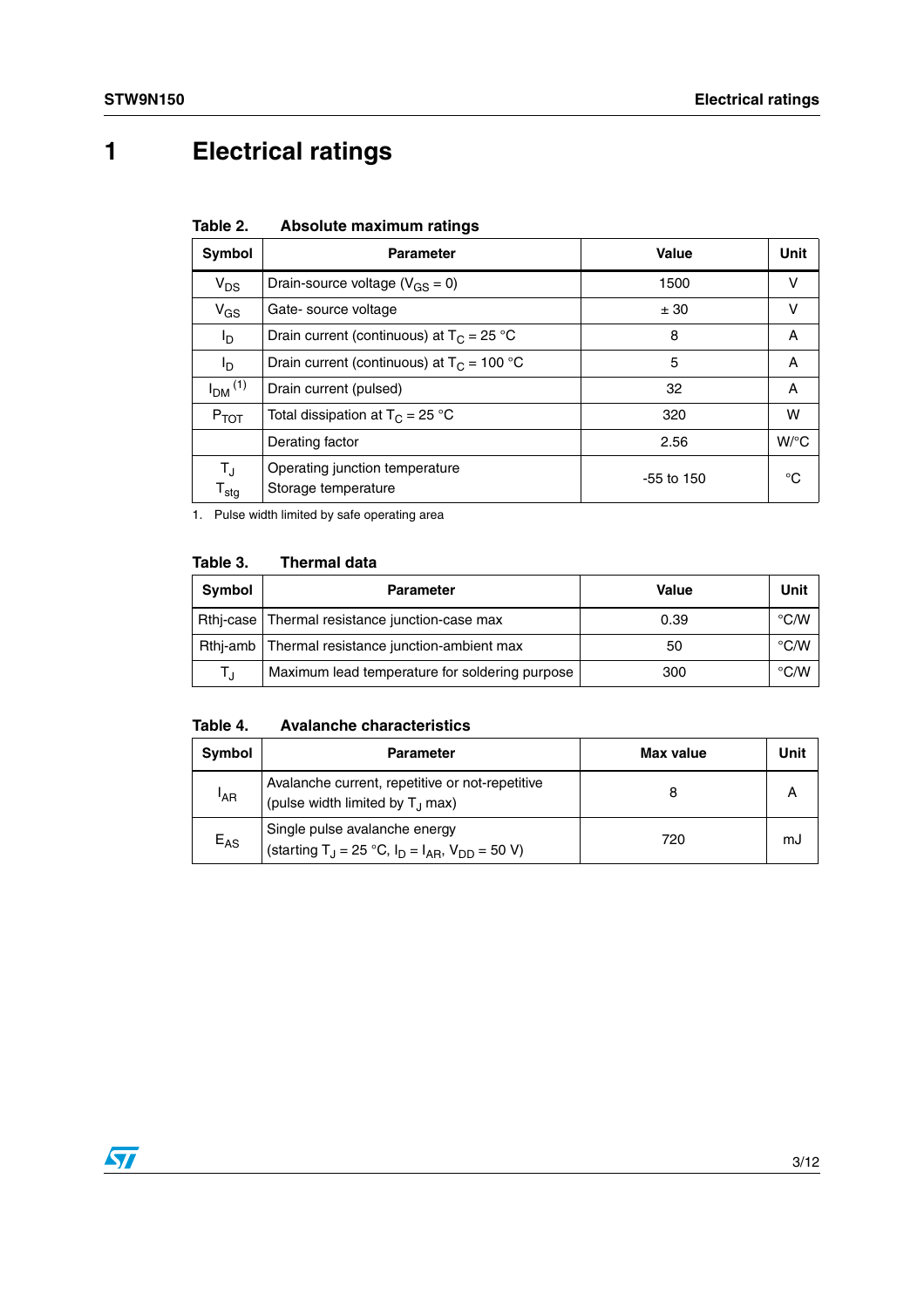## <span id="page-3-0"></span>**2 Electrical characteristics**

(Tcase =25°C unless otherwise specified)

| Symbol                  | <b>Test conditions</b><br><b>Parameter</b>          |                                                                        | Min. | Typ.           | Max.      | <b>Unit</b> |
|-------------------------|-----------------------------------------------------|------------------------------------------------------------------------|------|----------------|-----------|-------------|
| $V_{(BR)DSS}$           | Drain-source<br>breakdown voltage                   | $I_D = 1$ mA, $V_{GS} = 0$                                             | 1500 |                |           | $\vee$      |
| <b>I</b> <sub>DSS</sub> | Zero gate voltage<br>drain current ( $V_{GS} = 0$ ) | $V_{DS}$ = Max rating<br>$V_{DS}$ = Max rating, T <sub>C</sub> =125 °C |      |                | 10<br>500 | μA<br>μA    |
| l <sub>GSS</sub>        | Gate-body leakage<br>current ( $V_{DS} = 0$ )       | $V_{GS} = \pm 30 V$                                                    |      |                | ±100      | nA          |
| $V_{GS(th)}$            | Gate threshold voltage                              | $V_{DS} = V_{GS}$ , $I_D = 250 \mu A$                                  | 3    | $\overline{4}$ | 5         | $\vee$      |
| $R_{DS(on)}$            | Static drain-source on<br>resistance                | $V_{GS}$ = 10 V, $I_D$ = 4 A                                           |      | 1.8            | 2.5       | Ω           |

#### **Table 5. On /off states**

### **Table 6. Dynamic**

| Symbol                                         | <b>Parameter</b><br><b>Test conditions</b>                                 |                                                                       | Min. | Typ.                 | Max. | Unit           |
|------------------------------------------------|----------------------------------------------------------------------------|-----------------------------------------------------------------------|------|----------------------|------|----------------|
| $g_{\mathsf{fs}}^{\mathrm{(1)}}$               | Forward<br>transconductance                                                | $V_{DS}$ = 15 V, $I_D$ = 4 A                                          |      | 7.5                  |      | S              |
| $C_{iss}$<br>$C_{\rm oss}$<br>C <sub>rss</sub> | Input capacitance<br>Output capacitance<br>Reverse transfer<br>capacitance | $V_{DS}$ = 25 V, f = 1 MHz, $V_{GS}$ = 0                              |      | 3255<br>294<br>22.4  |      | рF<br>рF<br>рF |
| $C_{\rm oss\,eq.}$                             | <b>Equivalent Output</b><br>capacitance                                    | $V_{GS} = 0$ , $V_{DS} = 0$ to 1200 V                                 |      | 118                  |      | рF             |
| R <sub>q</sub>                                 | Gate input resistance                                                      | f=1MHz Gate DC Bias=0<br>Test signal level=20 mV<br>open drain        |      | 2.4                  |      | Ω              |
| $Q_g$<br>$Q_{gs}$<br>$Q_{\text{gd}}$           | Total gate charge<br>Gate-source charge<br>Gate-drain charge               | $V_{DD}$ = 1200 V, $I_D$ = 8 A,<br>$V_{GS}$ = 10 V<br>(see Figure 15) |      | 89.3<br>15.8<br>50.4 |      | пC<br>nС<br>nС |

1. Pulsed: Pulse duration =  $300 \,\mu s$ , duty cycle  $1.5\%$ 

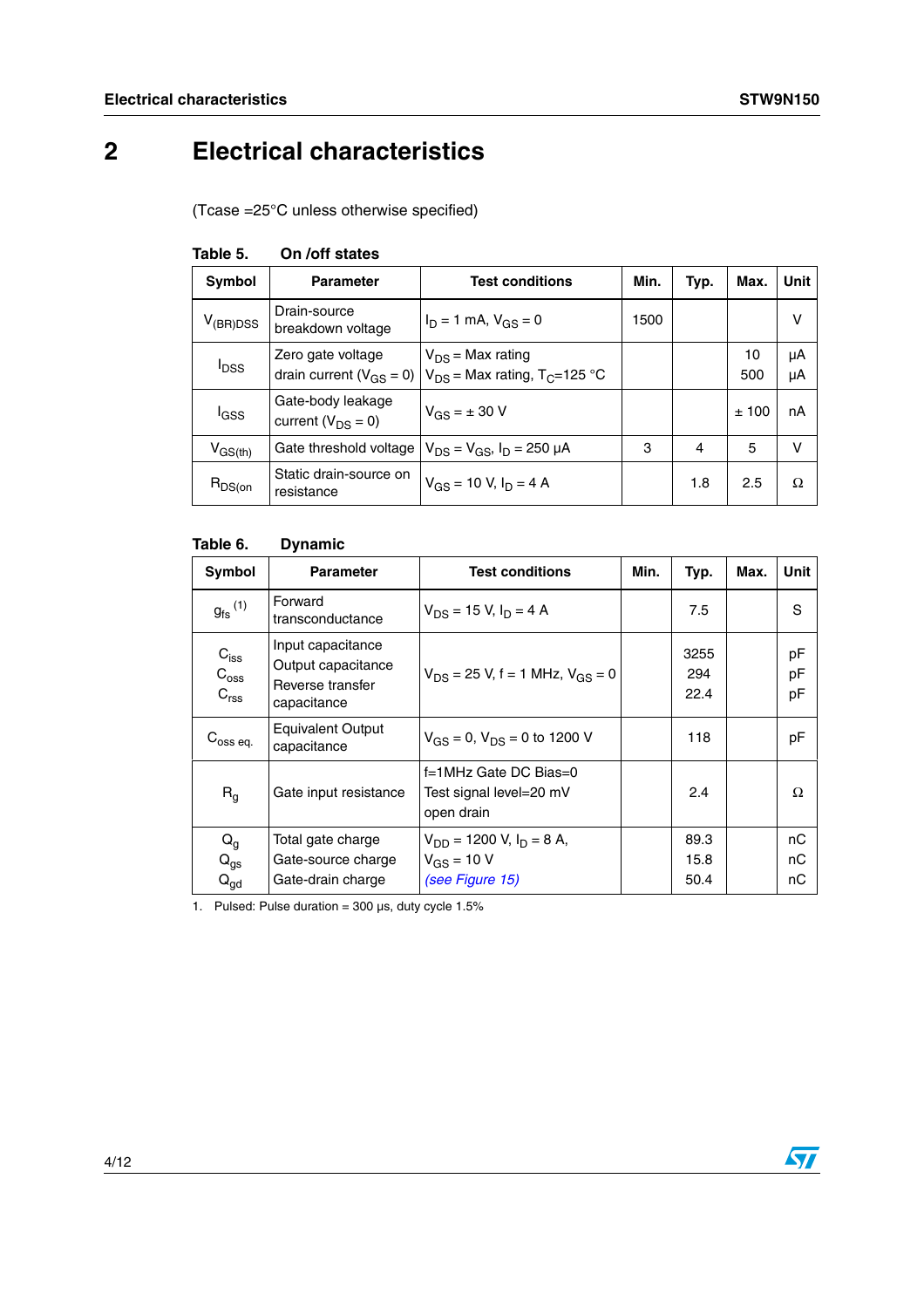| Symbol                                  | <b>Parameter</b>                                                    | <b>Test conditions</b>                                                                                       | Min. | Typ.                   | Max | Unit l               |
|-----------------------------------------|---------------------------------------------------------------------|--------------------------------------------------------------------------------------------------------------|------|------------------------|-----|----------------------|
| $I_{d(on)}$<br>t,<br>$I_{d(off)}$<br>tŧ | Turn-on delay time<br>Rise time<br>Turn-off-delay time<br>Fall time | $V_{DD}$ = 750 V, I <sub>D</sub> = 4 A,<br>R <sub>G</sub> = 4.7 Ω, V <sub>GS</sub> = 10 V<br>(see Figure 14) |      | 41<br>14.7<br>86<br>52 |     | ns<br>ns<br>ns<br>ns |

**Table 7. Switching times**

### **Table 8. Source drain diode**

| Symbol                                      | <b>Parameter</b>                                      | <b>Test conditions</b>           | Min. | Typ. | Max     | Unit   |
|---------------------------------------------|-------------------------------------------------------|----------------------------------|------|------|---------|--------|
| <sup>I</sup> SD<br>$I_{SDM}$ <sup>(1)</sup> | Source-drain current<br>Source-drain current (pulsed) |                                  |      |      | 8<br>32 | Α<br>A |
| $V_{SD}$ <sup>(2)</sup>                     | Forward on voltage                                    | $I_{SD} = 8$ A, $V_{GS} = 0$     |      |      | 1.6     | v      |
| $t_{rr}$                                    | Reverse recovery time                                 | $I_{SD} = 8$ A, di/dt = 100 A/µs |      | 988  |         | ns     |
| $Q_{rr}$                                    | Reverse recovery charge                               | $V_{DD}$ = 60 V                  |      | 9.5  |         | μC     |
| <b>IRRM</b>                                 | Reverse recovery current                              | (see Figure 16)                  |      | 19.3 |         | A      |
| $t_{rr}$                                    | Reverse recovery time                                 | $I_{SD} = 8$ A, di/dt = 100 A/µs |      | 884  |         | ns     |
| $Q_{rr}$                                    | Reverse recovery charge                               | $V_{DD} = 60 V T_J = 150 °C$     |      | 8.2  |         | μC     |
| <b>IRRM</b>                                 | Reverse recovery current                              | (see Figure 16)                  |      | 18.6 |         | A      |

1. Pulse width limited by safe operating area

2. Pulsed: pulse duration =  $300 \,\mu s$ , duty cycle  $1.5\%$ 

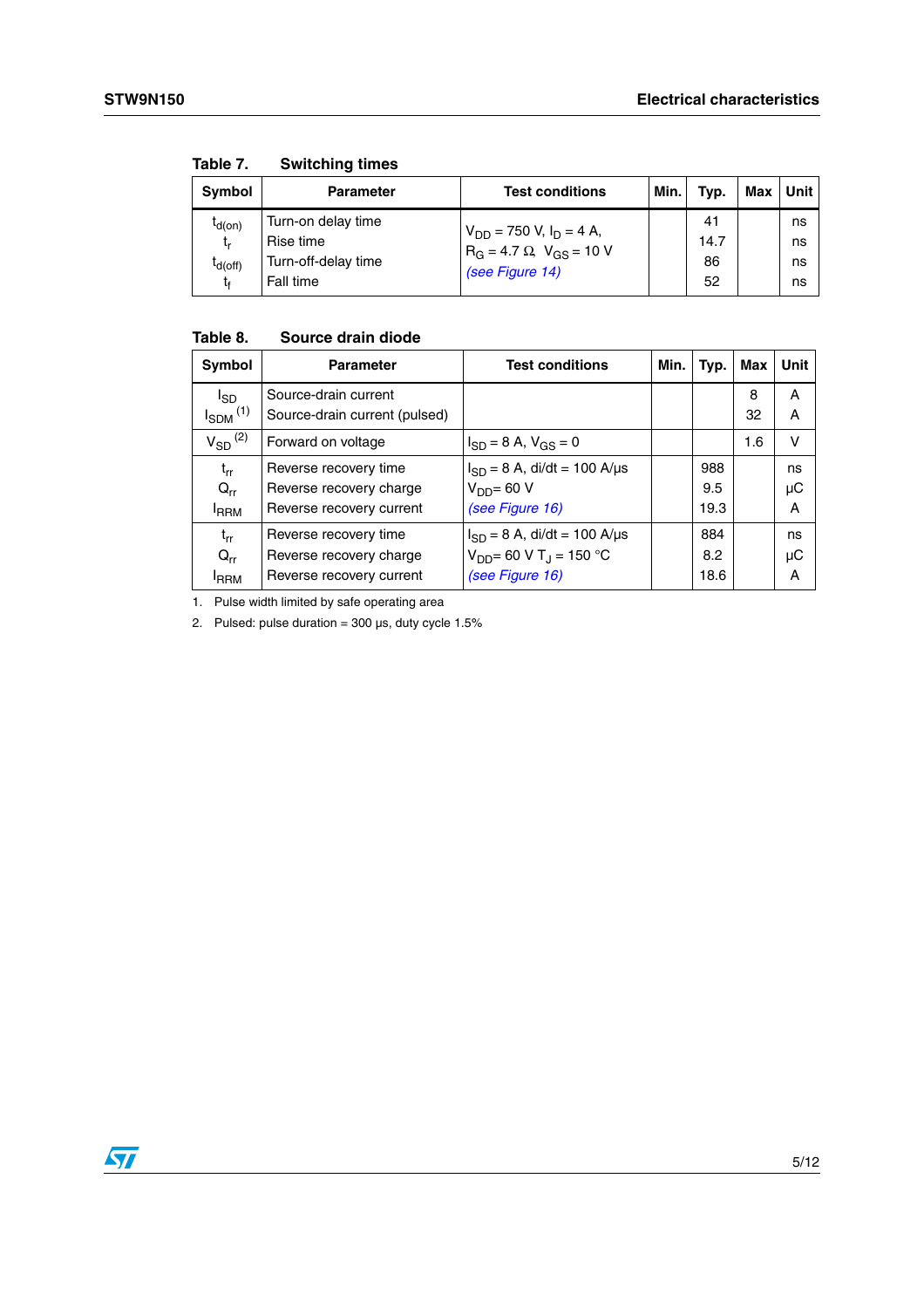### <span id="page-5-0"></span>**2.1 Electrical characteristics (curves)**









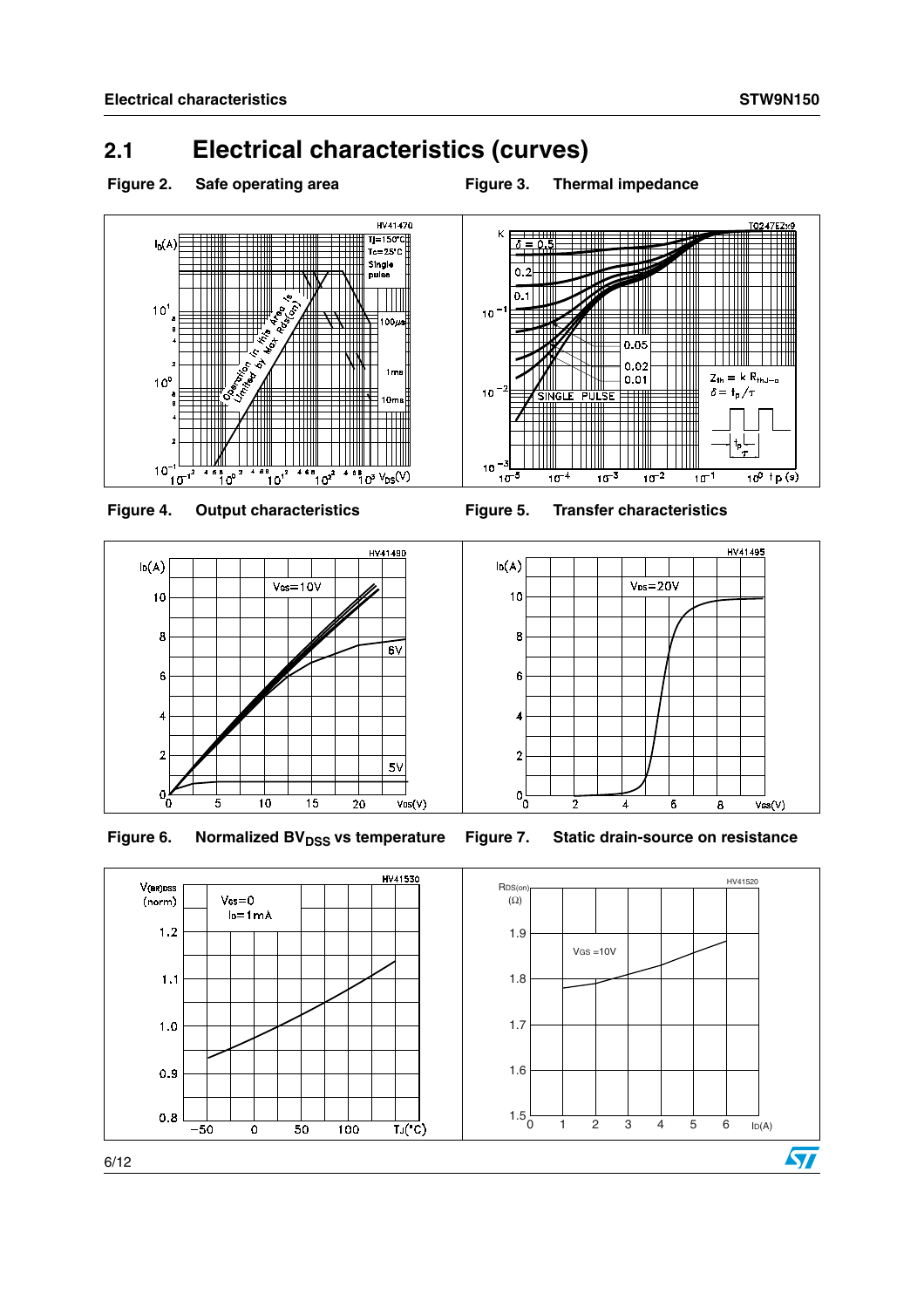

#### **Figure 8. Gate charge vs gate-source voltage Figure 9. Capacitance variations**





**Figure 12. Source-drain diode forward characteristics**



 $\sqrt{2}$ 



**Figure 11. Normalized on resistance vs temperature**



**Figure 13. Maximum avalanche energy vs temperature**

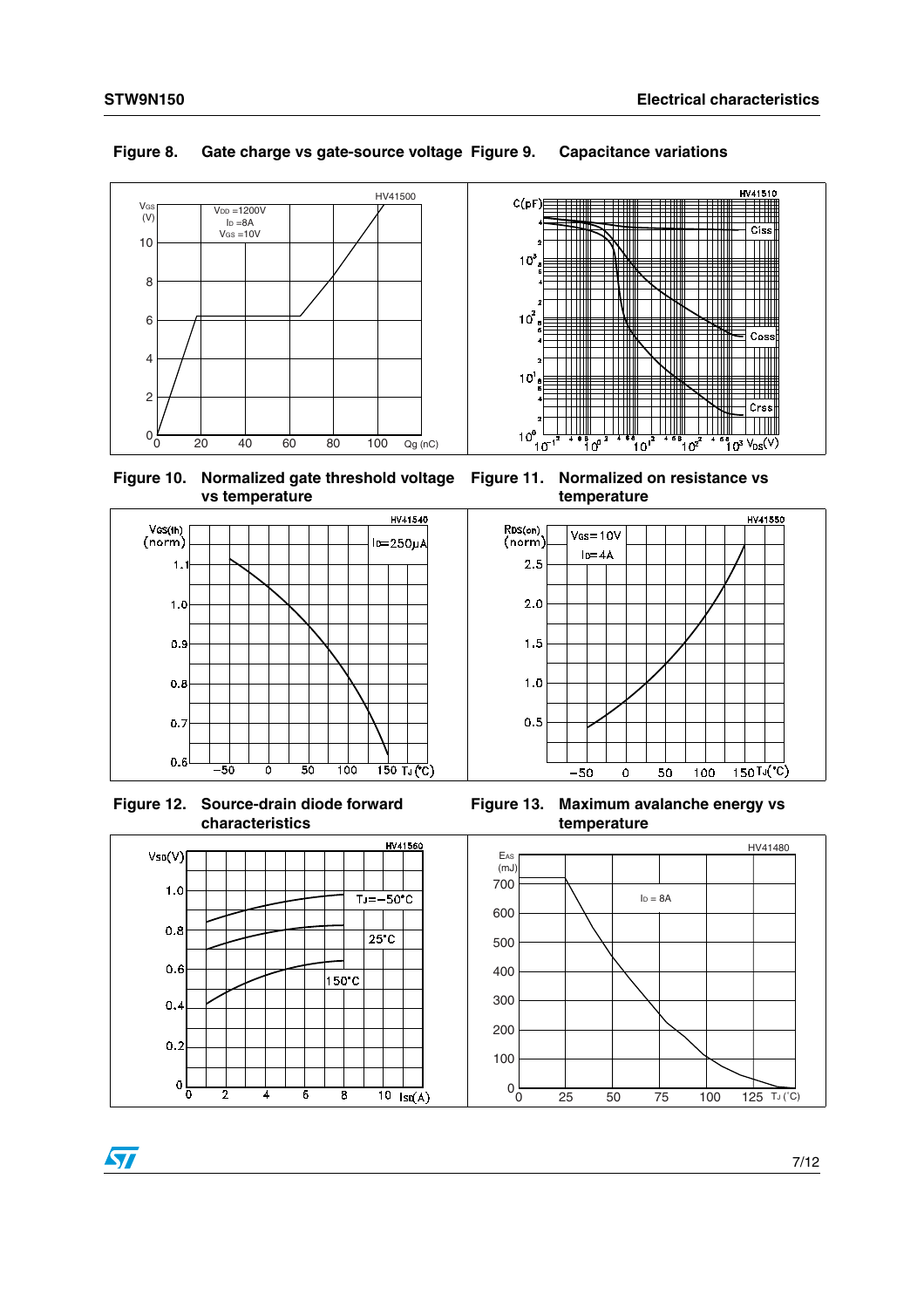$\sqrt{2}$ 

## <span id="page-7-0"></span>**3 Test circuits**

<span id="page-7-3"></span>**Figure 14. Switching times test circuit for resistive load**



<span id="page-7-2"></span>







<span id="page-7-1"></span>**Figure 15. Gate charge test circuit**

**Figure 17. Unclamped Inductive load test circuit**



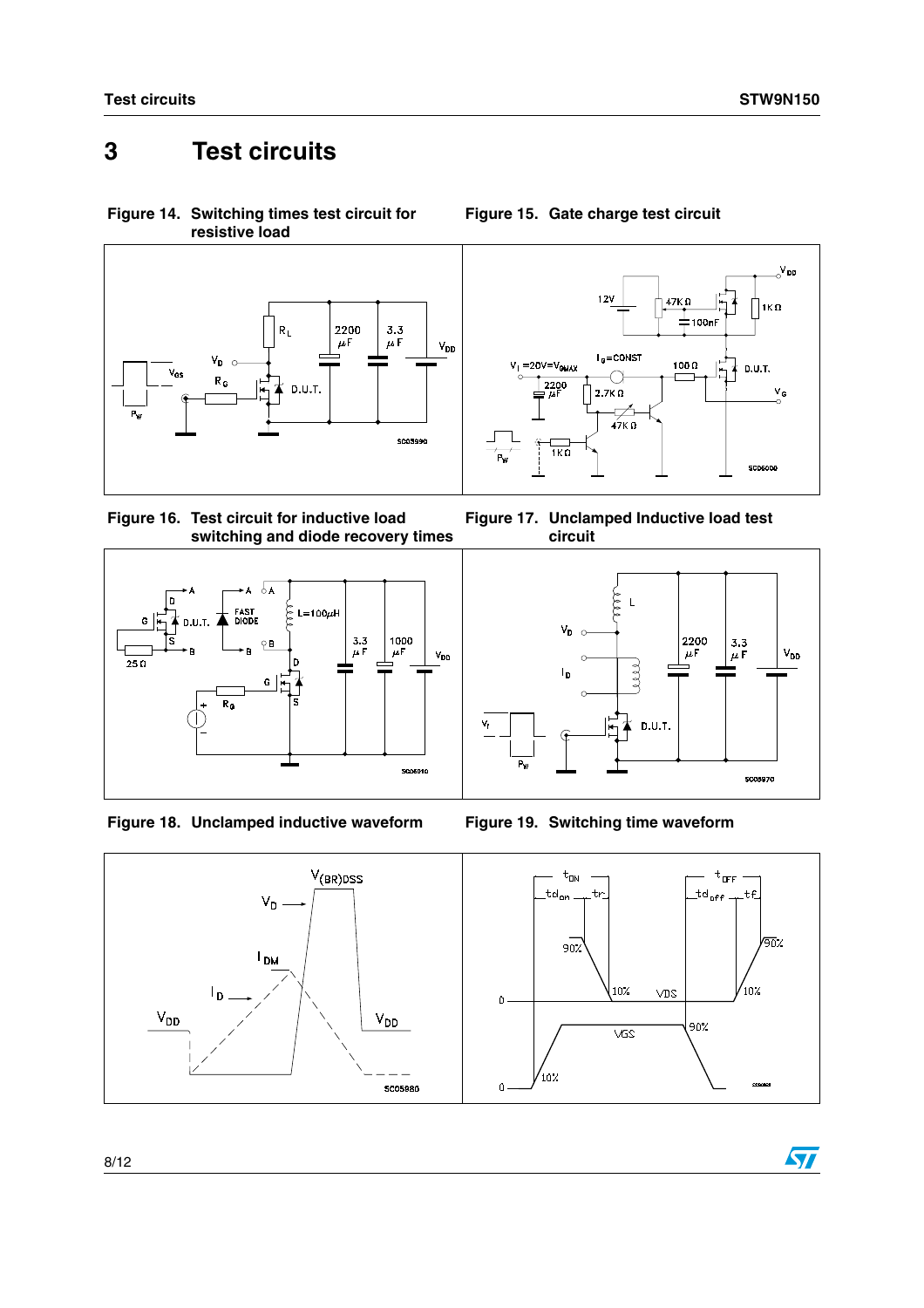### <span id="page-8-0"></span>**4 Package mechanical data**

In order to meet environmental requirements, ST offers these devices in ECOPACK® packages. These packages have a Lead-free second level interconnect. The category of second level interconnect is marked on the package and on the inner box label, in compliance with JEDEC Standard JESD97. The maximum ratings related to soldering conditions are also marked on the inner box label. ECOPACK is an ST trademark. ECOPACK specifications are available at: *[www.st.com](http://www.st.com)*

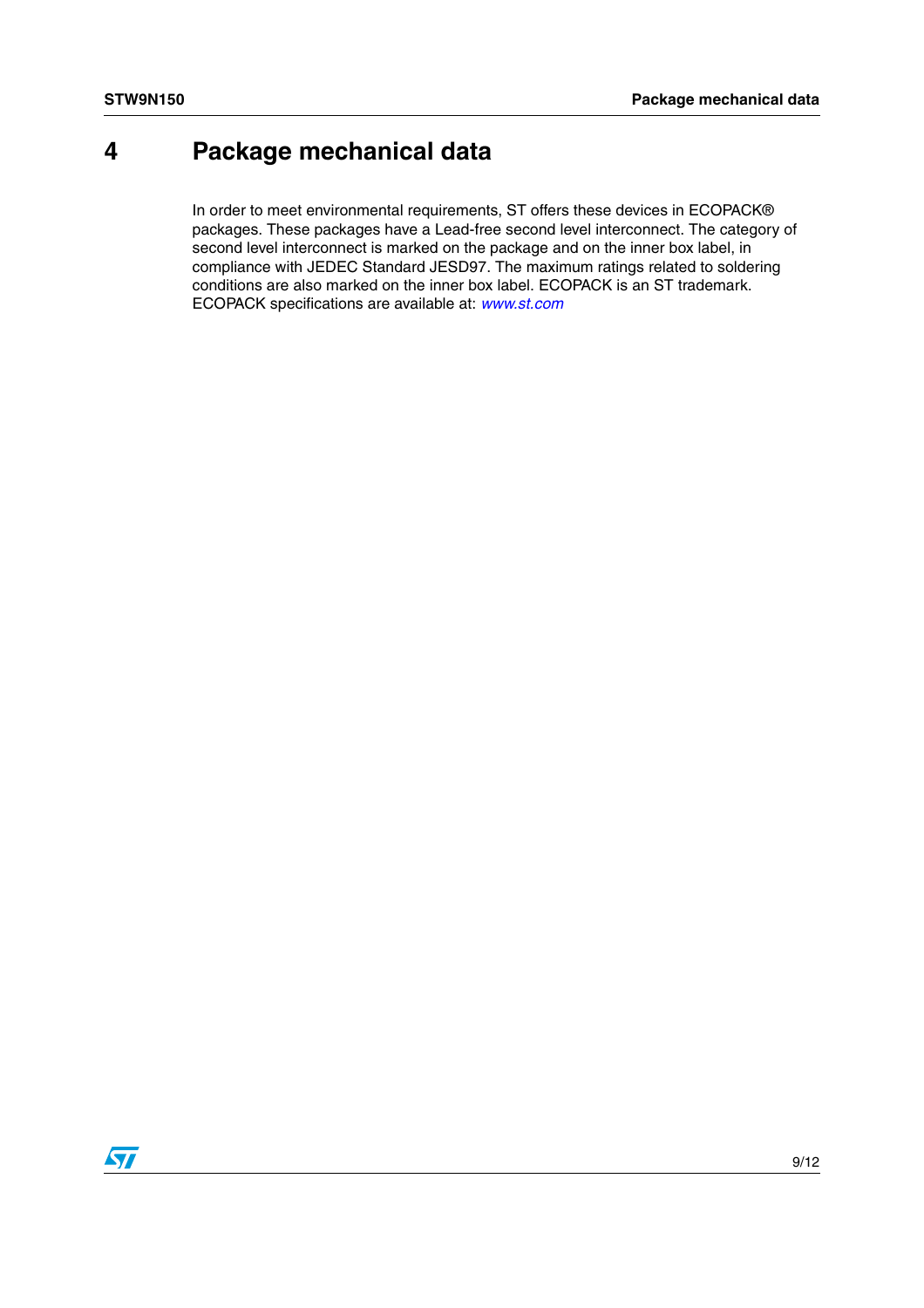|                | mm.   |            |       | inch  |       |       |
|----------------|-------|------------|-------|-------|-------|-------|
| DIM.           | MIN.  | <b>TYP</b> | MAX.  | MIN.  | TYP.  | MAX.  |
| A              | 4.85  |            | 5.15  | 0.19  |       | 0.20  |
| A1             | 2.20  |            | 2.60  | 0.086 |       | 0.102 |
| b              | 1.0   |            | 1.40  | 0.039 |       | 0.055 |
| b1             | 2.0   |            | 2.40  | 0.079 |       | 0.094 |
| b <sub>2</sub> | 3.0   |            | 3.40  | 0.118 |       | 0.134 |
| c              | 0.40  |            | 0.80  | 0.015 |       | 0.03  |
| D              | 19.85 |            | 20.15 | 0.781 |       | 0.793 |
| E              | 15.45 |            | 15.75 | 0.608 |       | 0.620 |
| e              |       | 5.45       |       |       | 0.214 |       |
| L              | 14.20 |            | 14.80 | 0.560 |       | 0.582 |
| L1             | 3.70  |            | 4.30  | 0.14  |       | 0.17  |
| L2             |       | 18.50      |       |       | 0.728 |       |
| øΡ             | 3.55  |            | 3.65  | 0.140 |       | 0.143 |
| øR             | 4.50  |            | 5.50  | 0.177 |       | 0.216 |
| S              |       | 5.50       |       |       | 0.216 |       |





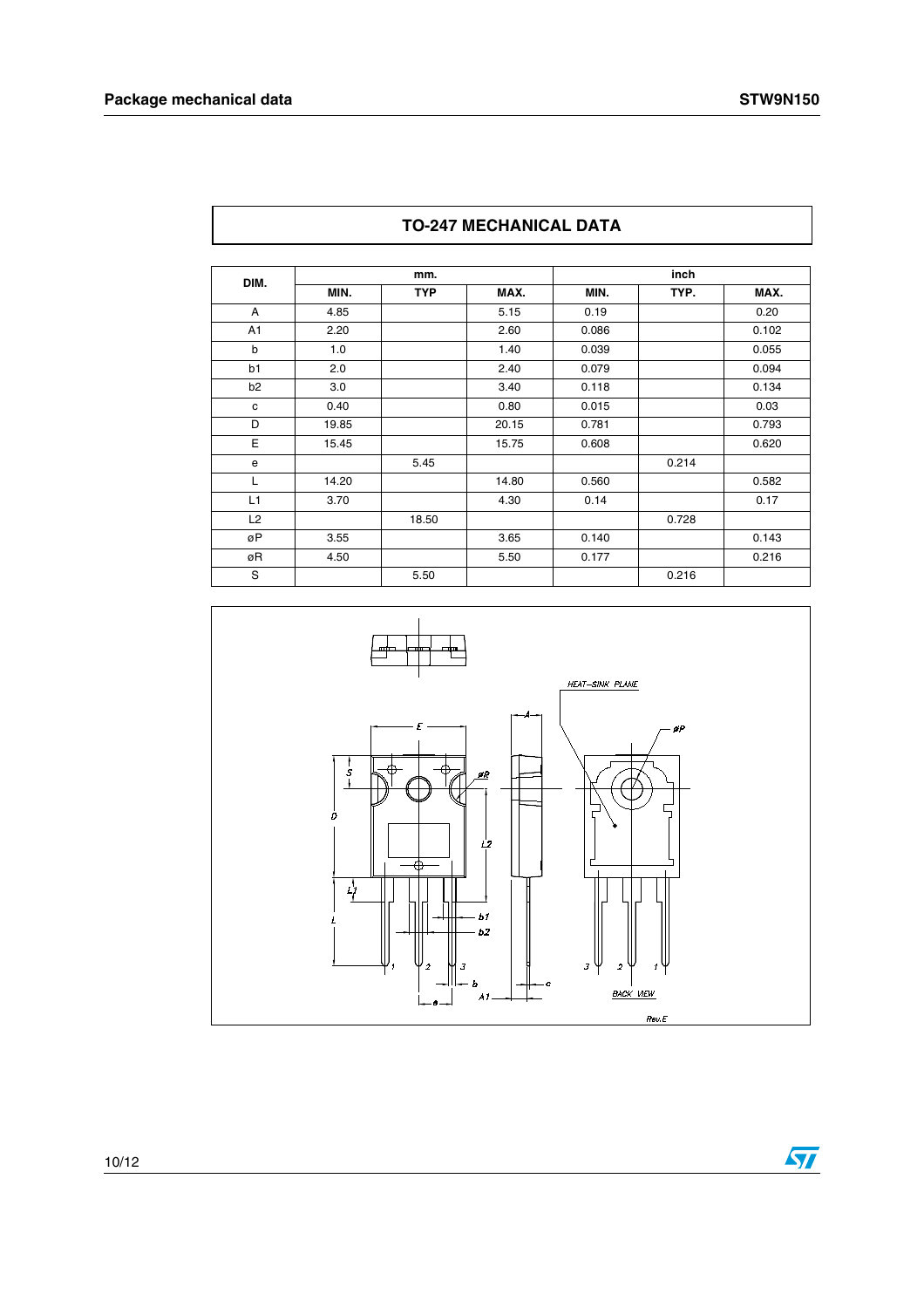# <span id="page-10-0"></span>**5 Revision history**

#### Table 9. **Document revision history**

| <b>Date</b> | <b>Revision</b> | <b>Changes</b>                                              |
|-------------|-----------------|-------------------------------------------------------------|
| 24-May-2007 |                 | First release                                               |
| 04-Jan-2007 | 2               | Document status promoted from preliminary data to datasheet |